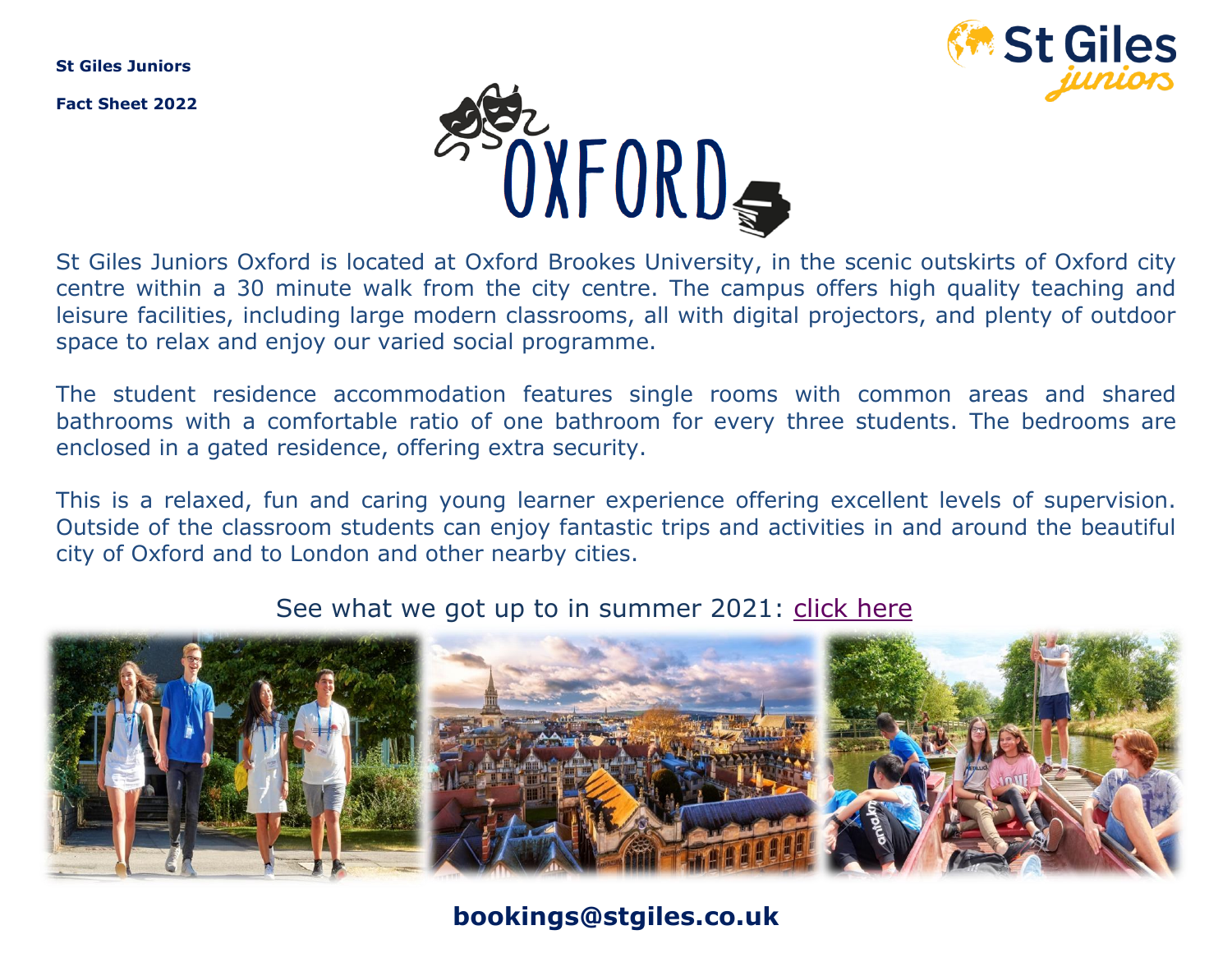#### **St Giles Juniors**

#### **Fact Sheet 2022**



## ST GILES JUNIORS OXFORD

#### **Address**

Bedrooms: Oxford Brookes University, Warneford Hall, Roosevelt Drive, Oxford, OX3 7XA

Classrooms: Clerici Building, Gypsy Lane OX3 0BP (see map on the right)

- **24 hour telephone number TBC**
- **Q** Distance from town centre 2.5km from central Oxford
- **Nearest airport** London Heathrow, 60 minute drive
- **O** Age Range From 12 to 17 years
- **Dates** SUNDAY 3RD JULY SUNDAY 7TH AUGUST 2022
- **O Arrival & Departure Day** Sunday



#### **ENGLISH PLUS OPTIONS**

#### **Exam Skills, Performing Arts & University Studies Taster**

#### **CLASSES & MEALS**

Classes take place in the teaching buildings on campus, which is a 5 minute walk from the residence. All meals are taken in a modern café on site. A packed lunch or meal ticket will be provided for full day excursions.

### **ACTIVITIES & EXCURSIONS**

A full afternoon and evening activity programme is provided. There are a range of activities per week including discos, film nights, karaoke, football, swimming, cinema trips, international and talent nights and quiz nights.

There will also be at least two full-day and three half-day excursions per week included in the package price.

#### **bookings@stgiles.co.uk**